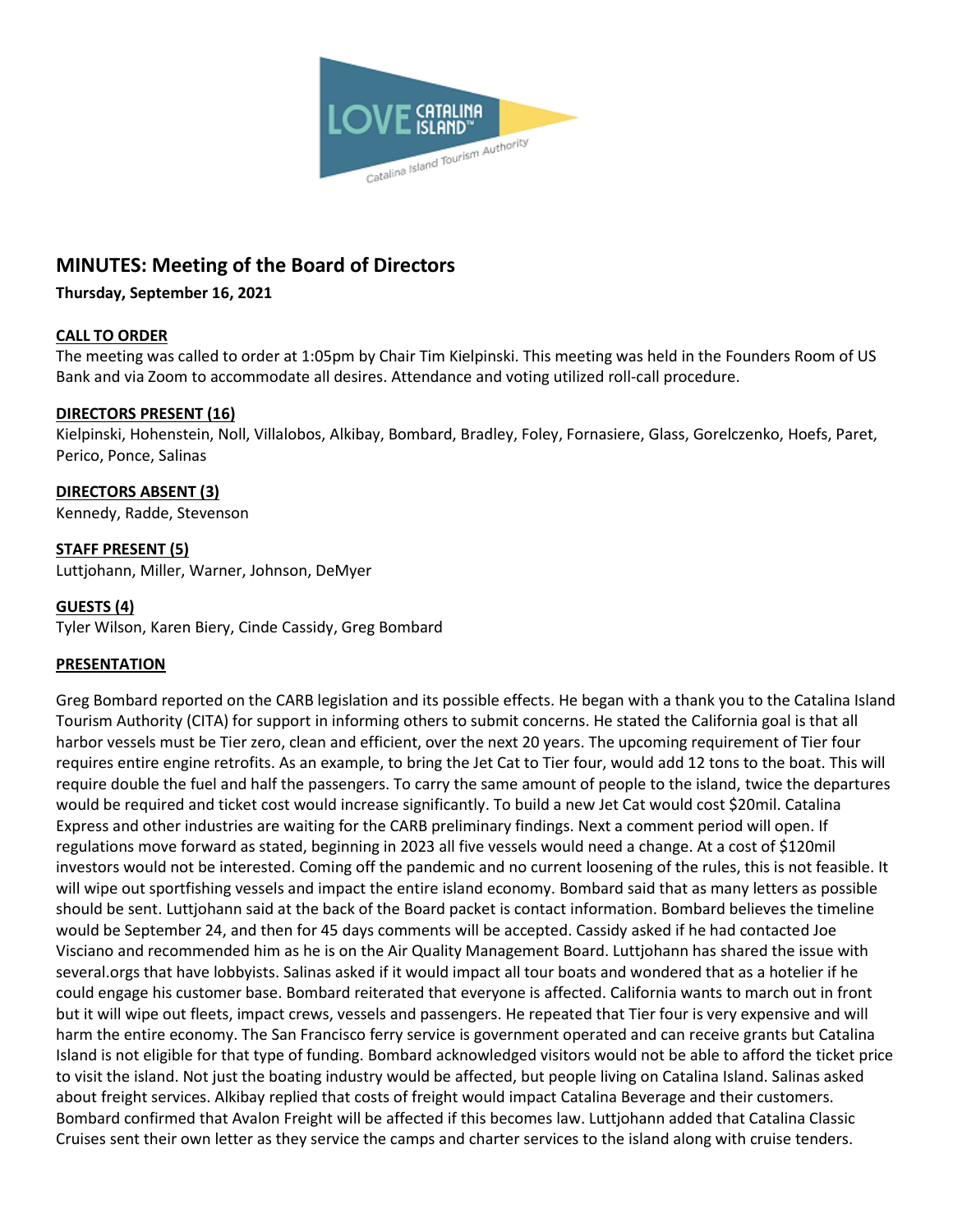The City of Avalon (COA) was scheduled to present an update on the Mole project. As there was no City representative to report, Greg Bombard said he attended both morning and afternoon sessions and there were good conversations. The Mole is 30+ years in age and is looking pretty rough. First glance should make passengers excited as the boats pull in. Luttjohann added the mobile Visitor Center was parked due to Covid-19 budget impacts and plans are to be part of the new Mole giving a Love Catalina Island presence.

## **CONSENT ITEMS**

Approval of Minutes from July 1, 2021

Motion for approval Hohenstein, second Fornasiere; passed unanimously Approval of Minutes from July 22, 2021

Motion for approval Hohenstein, second Ponce; passed unanimously Presentation and Approval of Financials June 2021

Villalobos highlighted portions of the June 2021 financials which end the 2020-21 fiscal year. Kielpinski called for a motion. Motion for approval Bradley, second Fornasiere; passed unanimously

Presentation and Approval of Financials July 2021

Villalobos noted there was little change from June 2021. Kielpinski called for a motion. Motion for approval Ponce, second Hohenstein; passed unanimously

Presentation and Approval of Financials August 2021

Villalobos mentioned the 2021-22 budget has not been approved. Luttjohann noted that the 2020-21 audit is scheduled for September 20-24. Villalobos called for a motion. Motion for approval Alkibay, second Bombard; passed unanimously

### **REPORT OF THE CHAIR**

Kielpinski feels humbled to be chair and acknowledged all the professionals in the room. He thanked Hohenstein for her service as chair and appreciates the executive committee including Noll, Villalobos and Stevenson. He reported on the Executive Committee meeting last week. There was an issue with how one visitor's question was handled. In the future concerns will be handled by this smaller group, with no employees and not the entire board. Kielpinski noted that the Bylaws are under review.

Kielpinski reminded attendees that attendance be a priority, stating it is important to have everyone here every time. Missing meetings inhibits the effectiveness of the Board. Currently if a Board Member misses three meetings it is taken as a resignation per Bylaws. He asked for discussion and a motion to keep Board Members Kennedy, Foley, Alkibay, Hoefs and Salinas. He requested overlooking the rule but stated the Executive Committee was firm that moving forward attendance would be monitored.

Glass made a motion to not force resignation of Kennedy, Foley, Alkibay, Hoefs and Salinas allowing them to remain on the board, second Fornasiere. Foley asked for clarification on the term involved. Kielpinski said 2020-21 is included for this action. It was explained that an excused absence is defined in the Bylaws. Hohenstein likes the clean slate idea but encouraged attendance saying, we are stronger together. Kielpinski called for the vote. Passed with 12 yes, 0 nay and abstentions by Foley, Alkibay, Hoefs and Salinas.

A TOT/TBID update was requested and Luttjohann noted CalTravel was asked if the lodgings can be included in any increases in the first five years of the bid, but not the golf cart rentals. The answer was no as there would be legal issues. Currently the County assessor's office is looking at the TBID proposal. This is way behind schedule meaning, if approved, in November could move to round 1. It was suggested at CalTravel to bring a panel of TBID peers to Catalina Island from other destinations for a peer-to-peer conversation. Luttjohann will work on that and any Board Member suggestions are welcome. Salinas asked if staff working at a Chamber would be considered. Luttjohann stated hotel business owners or mangers where a TBID already exists would be ideal. Salinas suggested a few names. Hohenstein asked for Salinas to email that information to Luttjohann.

Board Retreat is possible for January 20, 2022. Kielpinski said it would be 6-8 hours and everyone is needed. Luttjohann had a concern over recent discourse and wondered if an earlier date would be better. Kielpinski asked if anyone thought it should be scheduled sooner than January. Hohenstein expressed this is extremely important and mandatory. Kielpinski asked for discussion and hearing none stated that the Board Retreat will be January 20, 2022.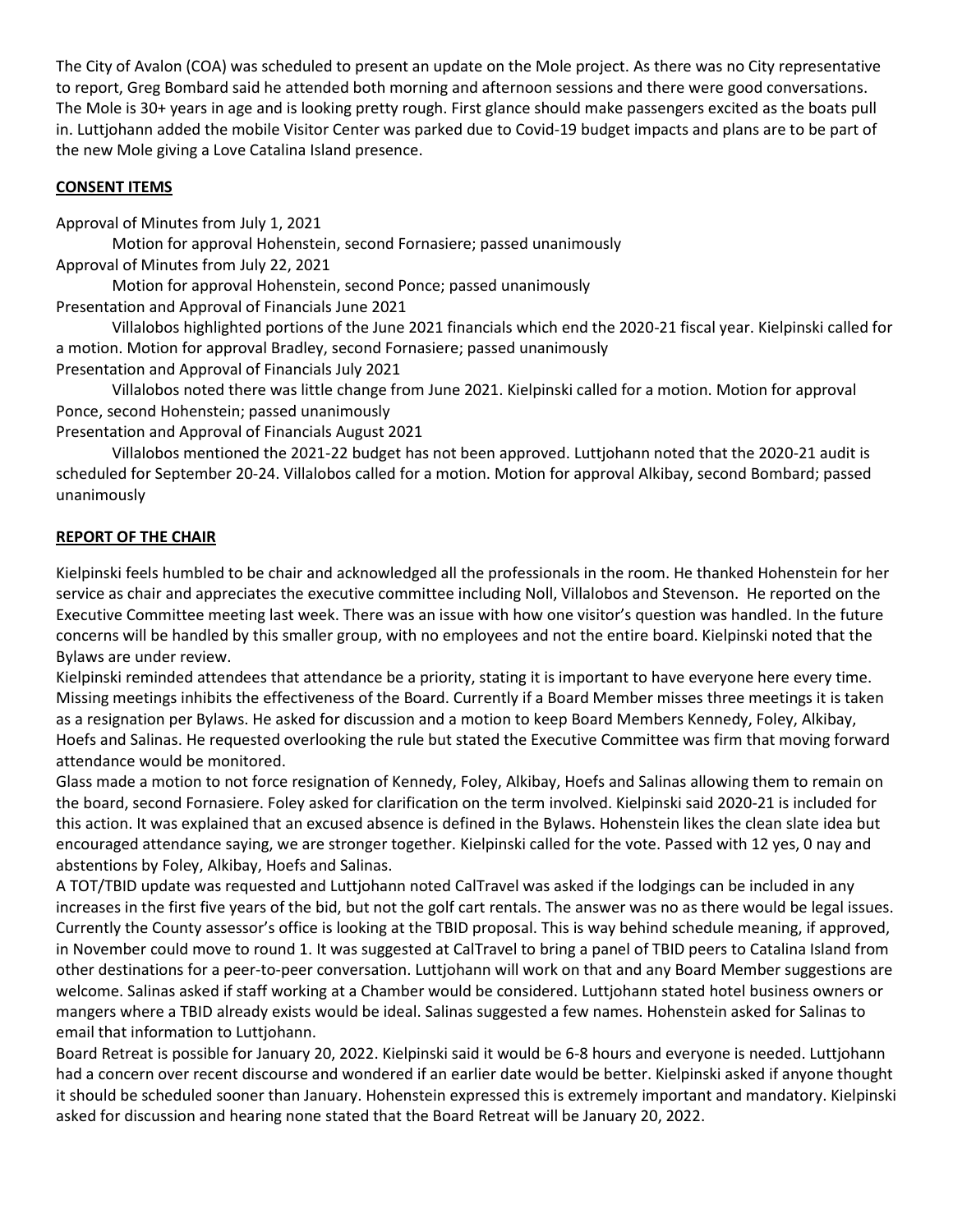#### **REPORT OF THE PRESIDENT**

Luttjohann reviewed the highlights of his written report. He noted that on page two a word was left out and it should read, 'cruise-ship' schedule. He noted that on page seven, he continues to participate in Covid meetings. He presented his report as written with the above correction.

#### **DISCUSSION AND POSSIBLE ACTION**

2021-22 Proposed Budget—Luttjohann invited Villalobos to chime in while this version of the 2021-22 Budget is presented. Luttjohann gave explanations of the printed budget noting that the rent on the admin office space is up for renewal later in this fiscal year. He noted that the landlord had been very generous in rent forgiveness during Covid. Hohenstein made a motion to approve the 2021-22 fiscal year proposed budget as presented by Luttjohann, second Villalobos. Passed with 15 yes, 0 nay, 1 virtual attendee not responding and no abstentions.

Report on Marketing—Miller announced that she reviewed the marketing plan with staff and 62Above. She attended the recent CalTravel Summit as a sponsor and the Love Catalina Video was featured. Miller asked for Wilson to show the video for all attendees. After viewing the segment, Miller shared that other DMOs have had similar experiences during Covid; becoming a resource for locals and members for Covid updates. She found that Catalina Island business was down more than other DMOs during the shutdown but recovery outpaced most DMOs. The co-op Go-To campaign continues and partners report they are exceeding their goals. She thanked members for their donations for hosted media especially as the visits were at the height of the season. Miller finds it fun to see how Catalina Island is represented in print, digital and broadcast media. She added that hosted media are given gift certificates for dining and that restaurants should request their name be on the back. These gift certificates donated by CITA were given specifically for dining allowing media to make their own choice. Kielpinski attributed the successful rebound to hosted media and other marketing efforts. Miller added that the outdoor activities and safe transport appeal to travelers. Luttjohann believes beachside dining and reno of several hotels also influenced visitors in their decision to choose Catalina Island. Miller said travelers are staying more local and this year more first-time visitors were recorded than in the past. Hohenstein reported that coastal destinations fared better than inland ones with Luttjohann adding the California drive market has been rezoned to include Nevada and Arizona. Kielpinski appreciates the great video and all marketing efforts to promote on social media.

Annual Marketing Planning Conference—Miller explained this will be held October 28 with location to be determined. She is looking for speakers that will focus on the future of the labor force and the desired visitor to target—guests that spend but care for the island (maybe quality not quantity). She noted DMOs are looking for guests that will be mindful of caring for the local environment.

2022 Visitor Guide—Warner stated the advertising deadline was extended to Thursday, September 23 and that copy and art will be due before the end of the month. She is determined to have the member proof ready for review at the Annual Marketing Conference on October 28. All members in good standing receive a free listing. She reminded that the 2021 was a digital version only and that the 2020 guide is still available and being mailed upon request.

Visitor & Member Services Reports—Luttjohann reminded that the annual report is digital. This is available on the website and is the updated version.

Membership Update—Hohenstein noted there are a few voluntary drops; CIRE, Island Toy Store and JazzTrax. She also mentioned that Toyon Grill is over 90 days past due as negotiations in the spring brought them back as a member but then payment was not received. Hohenstein made a motion to extend Toyon Grill membership until October 31 in an attempt to resolve the situation, second Bradley; passed unanimously.

### Approval of New Members

New membership applications for Catalina Custom Charters and Sailor's Delight were presented to the Board. Motion for approval Hohenstein, second Gorelczenko; passed unanimously.

Visitor Comment Forms Update—Luttjohann reported that visitor and member services has created a digital version of the paper comment form. When a complaint is left, CITA will receive notice. He will then share with the member to give them a chance to rectify the issue. Luttjohann emphasized this information is not shared with COA unless it is related to their responsibilities like the public restrooms. However, some visitors will comment or complain to COA and that is out of CITA's control.